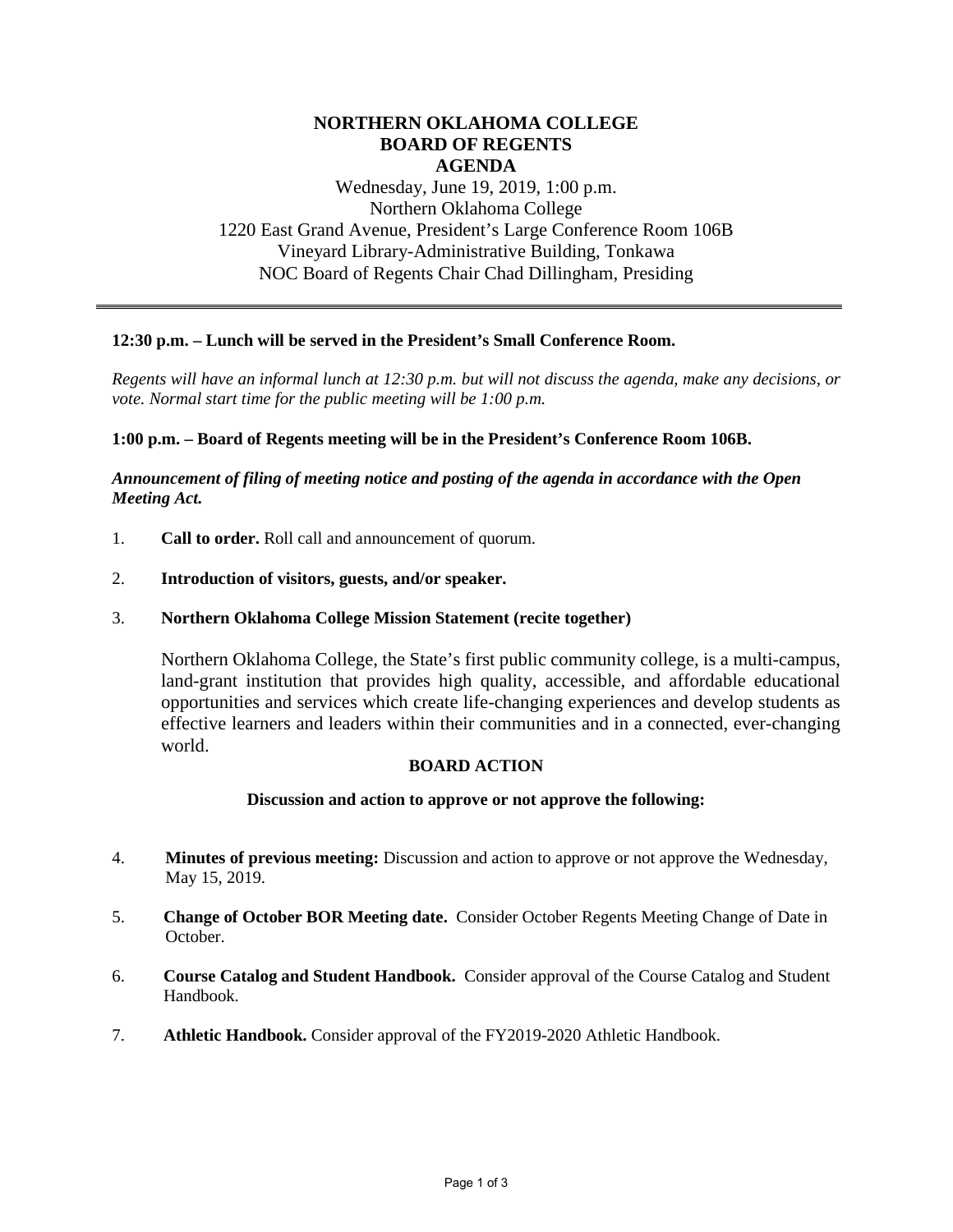- 8. **Exchange for Services Agreement**. Consider approval of exchange for services agreement Between Northern Oklahoma College and Northern Oklahoma College Foundation, Inc.
- 9. **Resource Agreement to Support Development Activities.** Consider approval of written Agreement with Northern Oklahoma College Foundation, Inc. Board to allocate resources to Support development activities.
	- a. Friend-Raising/Fundraising Support Fund
	- b. Community and Stakeholder Relations Support Fund
- 10. **Group One Trustee(s) of the Northern Oklahoma College Foundation, Inc.** Consider Approval to designate a member (s) of the Northern Oklahoma College Board of Regents as a Group One Trustee of the Northern Oklahoma College Foundation, Inc. Board.
- 11. **Group Three Trustee(s) of Northern Oklahoma College Foundation, Inc.** Consider approval of recommendation slate of Group Three Trustee(s) to the Northern Oklahoma College Foundation Board.
- 12. **Tenure Request.** Consider approval of tenure request.
- 13. **Tuition and Mandatory Fees Increases for FY2020.** Consider approval of Tuition and Mandatory Fees increase for FY2020.
- 14. **Institutional Budget for FY2020.** Consider approval for the Institutional Budget for FY2020.
- 15. **Campus Master Plan.** Consider approval of the Campus Master Plan FY2021-2028.
- 16. **Consider Surplus Auction**. Consider approval of surplus auction.
- 17. **Monthly Financial Report.** Consider approval of the monthly financial report.
- 18. **Monthly Purchases**. Consider approval of monthly purchases.
- 19. **Monthly Allocation Request.** Consider approval of the monthly allocation request for various Projects.
- 20. **Election of NOC Board of Regents Officers.** Vote to elect officers of the Northern Oklahoma College Board of Regents.
- 21. **Proclamation for Regent Jeff Cowan.**

## **INFORMATION TO BOARD**

- 22. **Regents' Comments.**
- 23. **Administrators' Updates.**
- 24. **President's Update.**
- 25. **Other reports.**